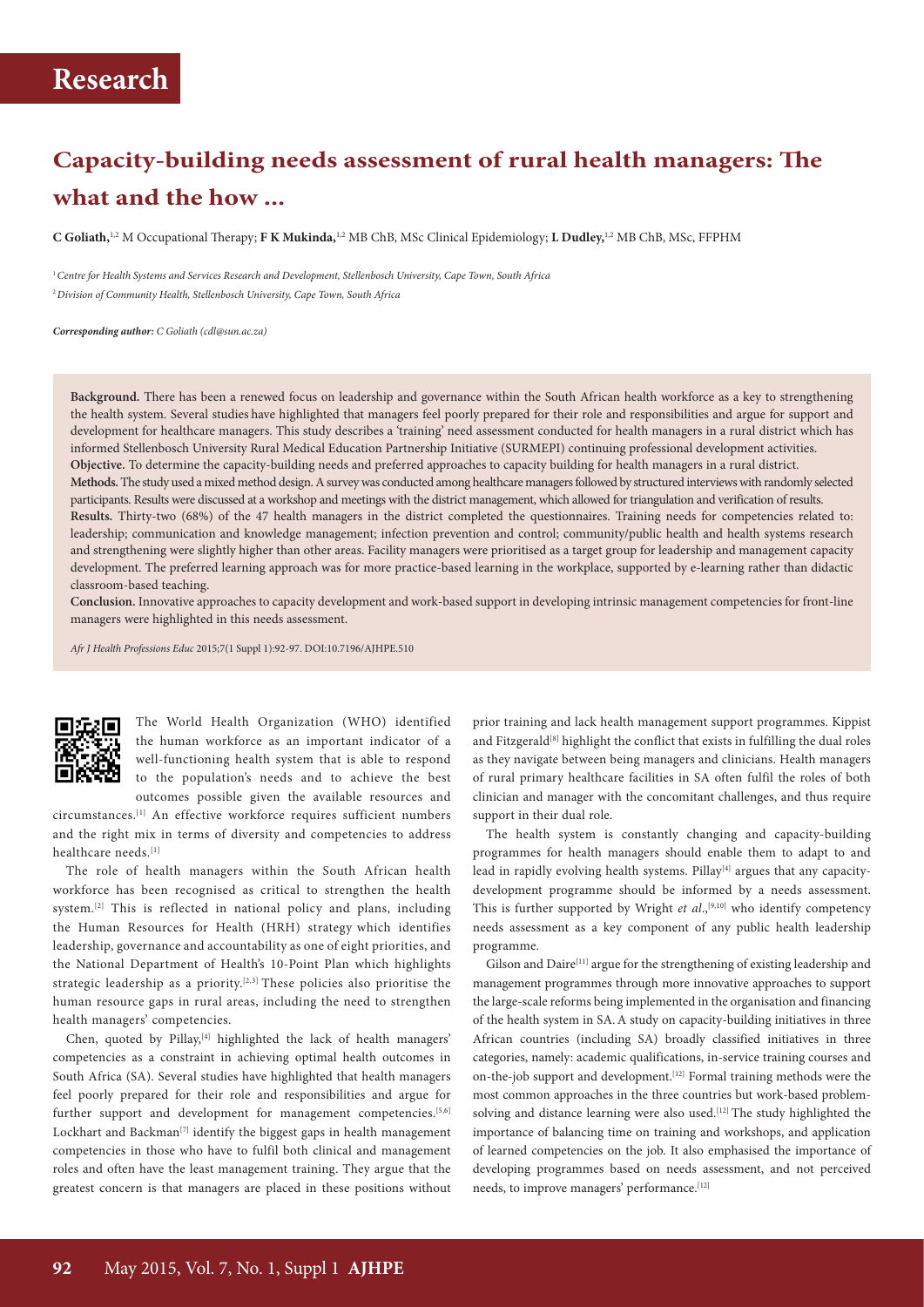The Stellenbosch University Rural Medical Educational Partnership Initiative (SURMEPI) aims to enhance competencies of health professionals to equip them to work in and strengthen health systems in rural and underserved areas. This includes the establishment of continuous professional development (CPD) activities for health professionals working in these areas. Identifying their training needs was an important task before the development of any capacity-building programme. This study describes a needs assessment conducted for health managers in a rural health district which has informed a SURMEPI capacity-building programme.

### **Objective**

The aim of the study was to determine the capacity-building needs and preferred approaches to capacity building for health managers in a rural district.

### **Methods**

The study, using a mixed method design, was conducted in one of the five rural health districts of the Western Cape, South Africa. The district is divided into four subdistricts and has a population of 238 086, of whom 83% are dependent on the public health sector. In 2011/2012 the health service platform consisted of 45 primary healthcare (PHC) facilities (23 non-fixed clinics, 21 fixed clinics, 1 community day centre) and 4 district hospitals.[13]

All 47 health managers on district, subdistrict and facility levels were invited to complete a self-administered questionnaire. The questionnaire had two components, focusing firstly on leadership and management competencies and secondly on health system strengthening competencies. The leadership and management component was adapted from previous surveys conducted in SA. The health systems competencies were based on core competencies for health professionals identified in SURMEPI for public health, health systems research, evidence-based healthcare and infection prevention and control (IPC) (Table 1). The questionnaire was piloted before being finalised.

Participants rated their need for capacity building and the importance of the leadership and management competencies in their work on a Likert scale

**Table 1. Competencies included in the needs assessment questionnaires Leadership and management Health system strengthening** • People management and creating empowering environment • Self-management • Public health • Health system and services research and strengening • Descision-making and initiating action • Evidence-based healthcare • Problem-solving and analysis • Infection prevention and control • Programme and project management • Clinical research • Leadership • Communication and knowledge management • Resource management and allocation • Financial management • Community/partnership collaboration and customer orientation

from 1 to 5 ( $1 =$  no importance and  $5 =$  very important). A Likert scale from 1 to 4 (1 = no importance and  $4$  = very important) was used in the health system strengthening questionnaire to determine the need for capacity building in these competencies. Respondents also had to indicate their preferred approach, the timing and duration of capacity-building activities.

Seven participants were randomly selected for the semistructured interviews by level of management (district, subdistrict, programme and facility managers) to further explore priorities for capacity development and the best methods for delivering this for health managers in the district. The participants included two of the district management team members, a subdistrict manager, a PHC manager, two programme managers, and a facility manager. These interviews were conducted in the language of the participant and were recorded and transcribed.

Descriptive data from the questionnaires were captured and analysed using SPSS, a statistical software package, with the assistance of a statistician.

The qualitative data from the interviews were analysed through coding and category development. Themes were built from categories. ATLAS.ti, a qualitative analysis software program, was used to assist with organising and analysing the data.

All participants were invited to a workshop to discuss the results and identify priorities for the content and approaches for the capacitybuilding activities. This was followed by meetings with the four subdistrict management teams, as well as the district management team, to finalise content and approaches. This process allowed for triangulation and verification of results, as well as involvement of health managers in the interpretation and decision-making based on the results.

Ethical approval for the study was obtained from Stellenbosch University, Faculty of Medicine and Health Sciences, Health Research Ethics Committee: N10/12/067.

#### **Results**

Thirty-two (68%) of the 47 health managers completed the questionnaires. One leadership and management questionnaire was incomplete. We analysed the 31 completed leadership and management questionnaires and 32 completed skills-development questionnaires.

The respondents were mainly females (*n*=27; 87.1%), and more than 50% were older than 50 years old (*n*=16; 51.5%). Most of the respondents (*n*=22; 67.7%) had been in a management position for 5 or more years.

#### **Preferred content for a capacity-building programme**

Survey results from the leadership and management questions indicated little variation in the rating of importance of leadership and management competencies for their work. All the items were rated as important (>4). Client orientation and customer satisfaction (mean 4.7; standard deviation (SD) 0.4) rated slightly higher than others. Similarly in their rating of need for support in training/development within the district, all items were rated as requiring training and support, with leadership, communication and knowledge management scoring highest (mean 3.7), and client and customer satisfaction the lowest (mean 2.8; SD 1.5)(Fig. 1).

Results from the health system strengthening questionnaire indicated that most of the participants viewed IPC (*n*=26; 81.2%) as an important area within their work (Fig. 2).

The training needs were slightly higher in IPC (mean 3.1; SD 0.6) and community/public health and health system research and strengthening (mean 3.1; SD 0.6) than other areas (Fig. 3).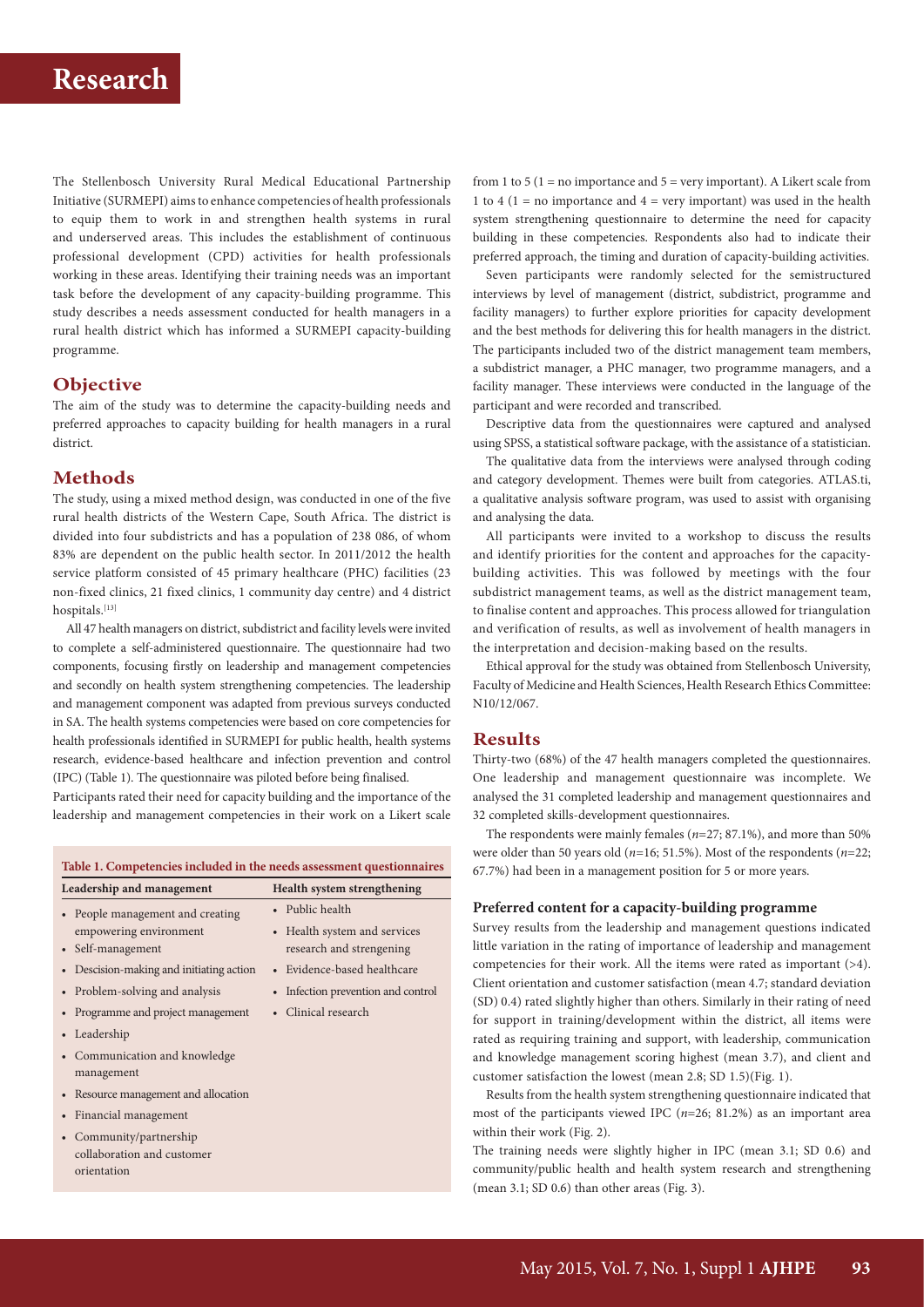

*Fig. 1. Importance of and need for training in leadership and management competencies.*



*Fig. 2. Importance of health-system competencies for work.*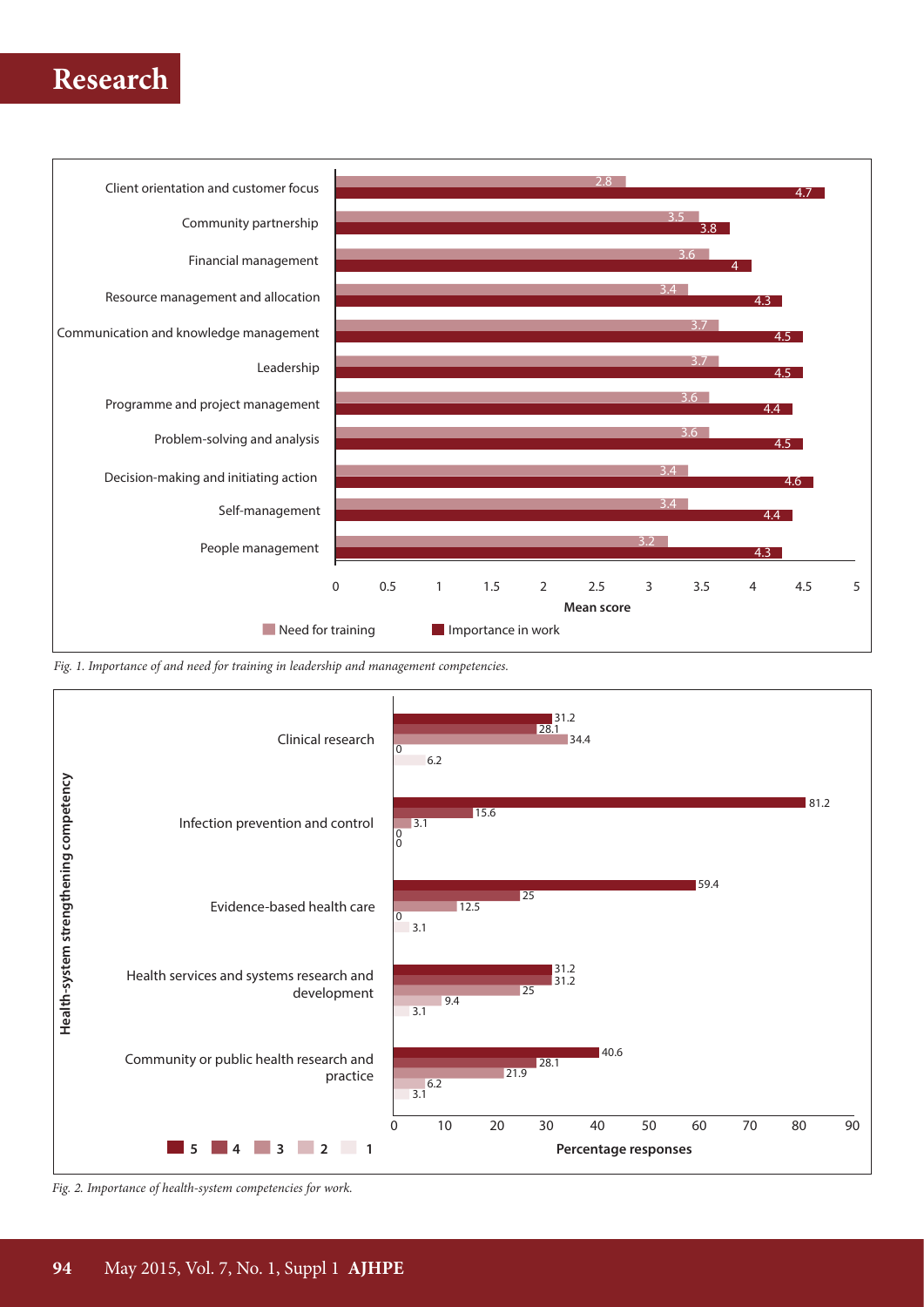Although some areas were scored slightly higher than others, the mean scores were similar across all options, with overlapping SDs. These were therefore explored in greater depth in the semistructured interviews.

Three strong themes emerged from the interviews, viz. the lack of capacity-building activities related to intrinsic competencies in leadership and management, balancing roles, and strengthening management competencies to support the improvement in quality of care for the district. Managers indicated that they have access to capacity-building topics in aspects such as programme and project management. They lacked support in developing intrinsic competencies for people management and empowerment, selfmanagement, decision-making and initiating action; problem-solving and analysis; leadership; communication and knowledge management. They also experienced difficulty in applying these competencies in their daily management activities. As one manager stated, 'As managers we need to learn how to MANAGING UP (*sic*) and become MANAGERS OF MANAGERS'. (K1)

Finding the balance between manager and clinician emerged as an important theme for health managers. They reported struggling between the roles of clinician and manager. PHC facility managers in particular often have to fulfil both roles and found it difficult to balance their time and roles. The role of clinician takes preference over the role of manager, as staff shortages and patient waiting times have a strong influence on their choice of role. They also find it difficult to delegate work.

'Time management … time management and delegating work, that is what we need support in.' (P5)

Quality improvement and healthcare evaluation were deemed as important to improve the quality of healthcare in the district, and were therefore prioritised for capacity building. IPC was confirmed as an important competency for facility staff. In addition, the interviewees highlighted the importance of IPC for community care workers and the lack of training and support on that level in the district.

### **Preferred approach to capacity-building**

The preferred methods for capacity-building identified in the leadership and management questionnaire included coaching, mentoring, action learning networks and e-learning (Fig. 4). The numbers 3 - 5 in Fig. 4 represent the level of preference, with 3 being preferred and 5 being high preference.



*Fig. 3. Health system strengthening training needs.*



*Fig. 4. Preferred approaches to building leadership and management capacities*.

Results for the preferred method of health system strengthening capacity building indicated a preference for more active participation rather than a passive receiving of information, and a lower preference for formal training programmes and postgraduate courses (Fig. 5). The numbers

3 - 5 in Fig. 5 represent the level of preference, with 3 being preferred and 5 being high preference. The preferred approach to capacity building was for support in the application of learned knowledge. Managers expressed a need for a different approach to capacity building than the traditional approach of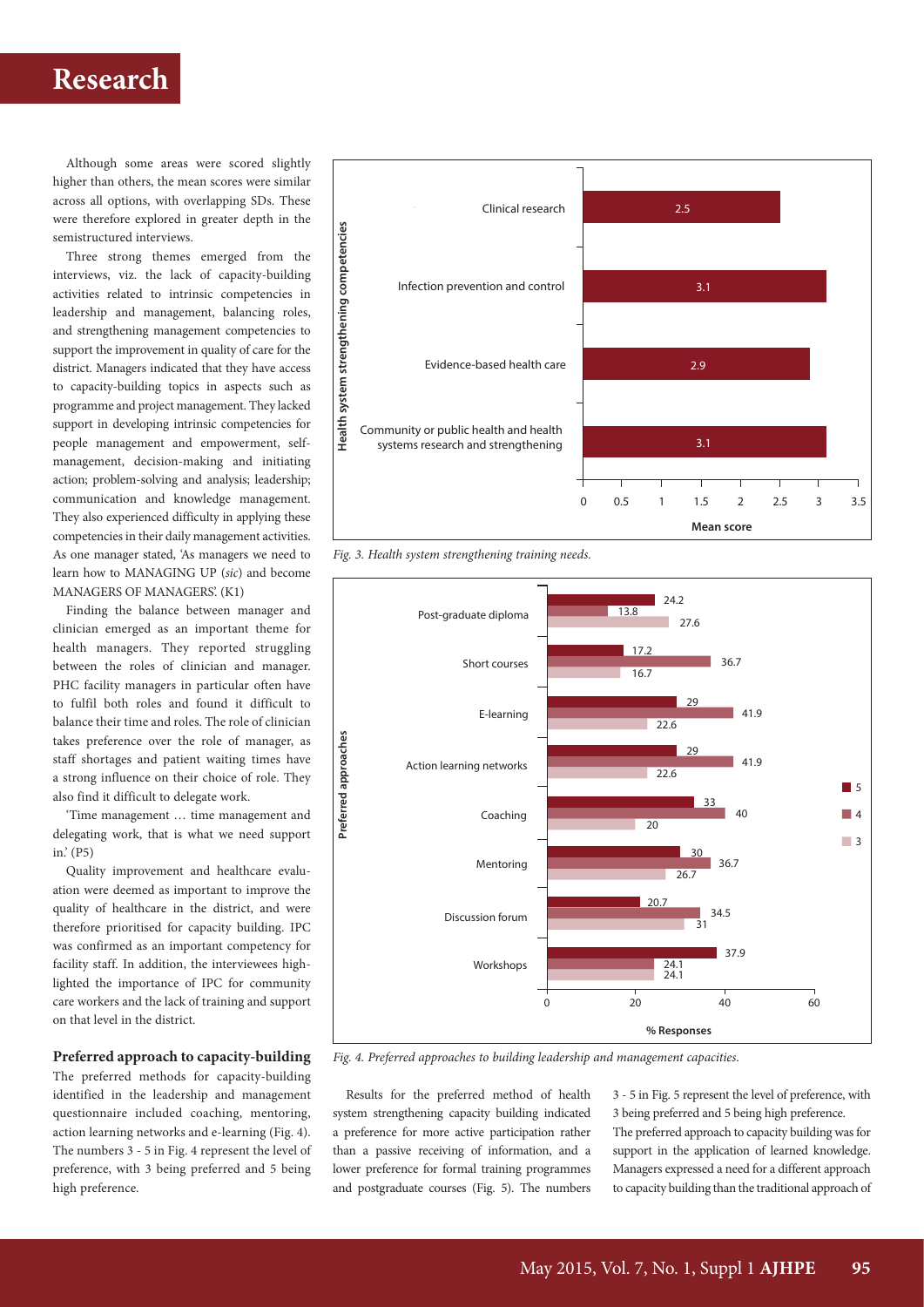

*Fig. 5. Preferred approaches to building health system strengthening capacities.*

formal training. Approaches of in-service training and work-based problem-solving were preferred.

'We get enough training. Help us to implement what we are being trained at.' (P2)

'This idea of training is great but it is one thing to sit in a workshop or class and listen and another to implement what is taught. We need support in implementing. Guide us and provide support in applying the knowledge'. (P3)

'We do not want more sitting and listening. Help us to make use of our management skills to improve the quality of care'. (P7)

'Do not take us out of our work. We do not have time to sit in a class. Find alternative ways of providing us with the knowledge but guide us in implementing'. (P4)

The workshop was used to assist in the validation and interpretation of these results. It also provided input for recommendations on the content and approach to a health management development programme in the district. The results and recommendations were subsequently discussed with the district and subdistrict health management teams, where the target group, content and approach were refined as a health management development plan for the district.

During these discussions the PHC facility managers were prioritised as a key target group for leadership and management capacity development.

#### **Discussion**

The improvement of leadership and management competencies is a priority for the district and aligns with the Provincial and National Department of Health's strategies. Survey and interview results highlighted the need for support in the development and enhancement of intrinsic competencies of health managers.

Although the focus and priority for the district are in leadership and management, IPC and public health were highlighted as important in both the survey and interviews. This is aligned with the competing roles that the health managers fulfil, where the immediate demands of clinical care are often prioritised over their health management role and responsibilities.

Through the discussions with the district managers a proposed model of capacity building was defined which allowed for the integration of leadership and management competencies, with a particular focus on improving the quality of care which could be delivered in the workplace, and supported by e-learning resources.

The prioritisation of managers of PHC facilities in this study confirms findings of others and the argument for more support given the complexity of their multiple roles and lack of readiness for their role as manager and leader.[2,4,5]

The participants did not want further 'training' to acquire knowledge, but expressed a preference to be supported in implementing practices in their work through mentoring and coaching. The result is in contrast to findings of Gould et al.<sup>[5]</sup> where the preferred CPD method was part-time courses and study days. This challenges traditional methods of providing CPD and highlights the need for innovation that combines traditional and alternative approaches.[10] The study also challenges the traditional design of capacity building where the focus is on trainers determining the curriculum, educational objectives and assessment v. the move towards competency-based education, where the focus is on the needs of the health system, and development of competency outcomes based on these needs is what informs the curriculum design.

The study further highlights the importance of context in the development of capacity building and CPD activities. With an ageing cohort of managers, succession planning as part of capacity building is important in the district. Managers will need to be supported to develop their own competencies further, and to develop the competencies in younger team members to ensure management succession within the district.